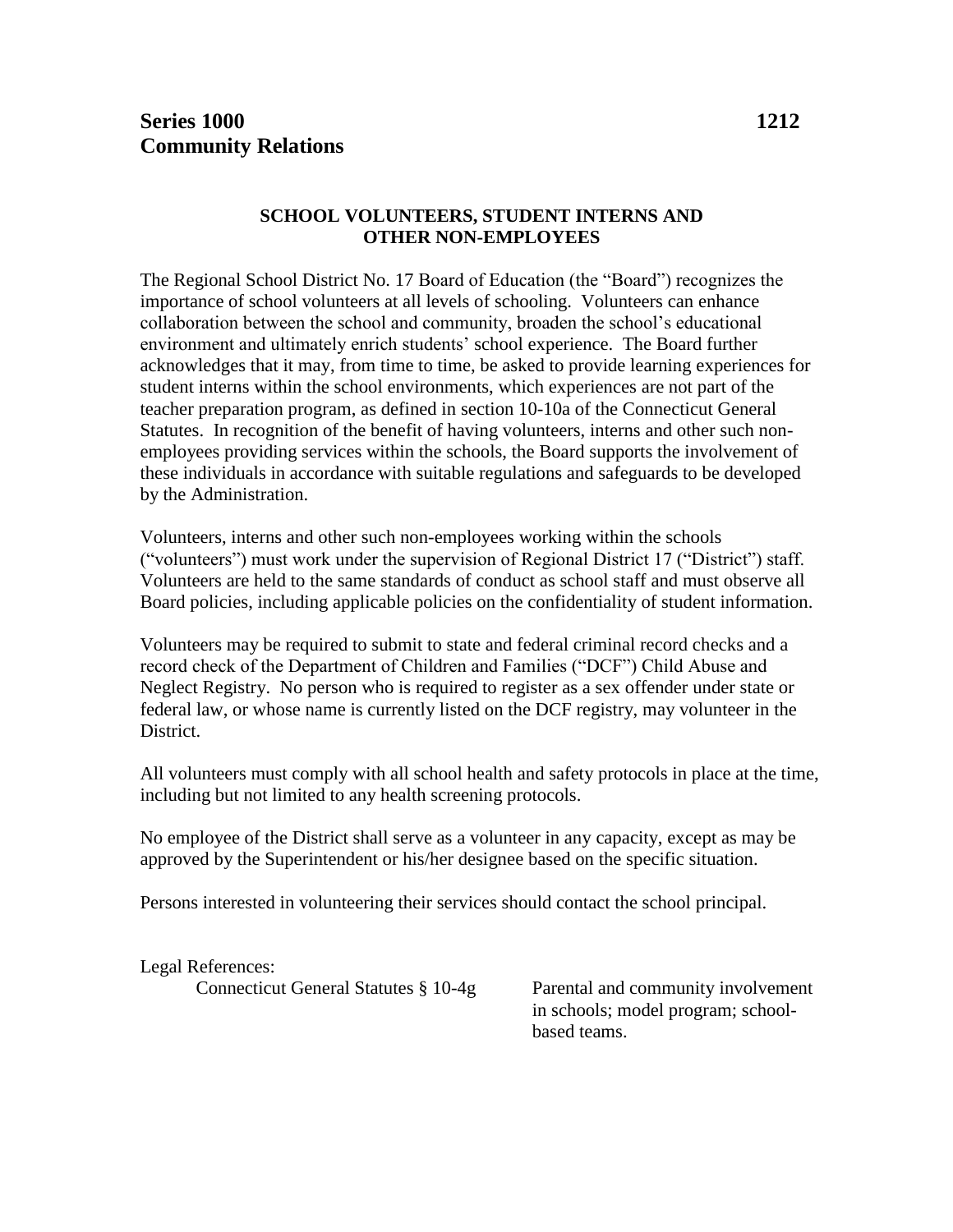Connecticut General Statutes § 10-220 Duties of boards of education. Connecticut General Statutes § 10-235 Indemnification of teachers, board members, employees and certain volunteers and students in damages suits; expenses of litigation. Connecticut General Statutes § 54-250 et seq. Registration of sexual offenders.

APPROVED: October 7, 1997 REVISED: October 19, 2021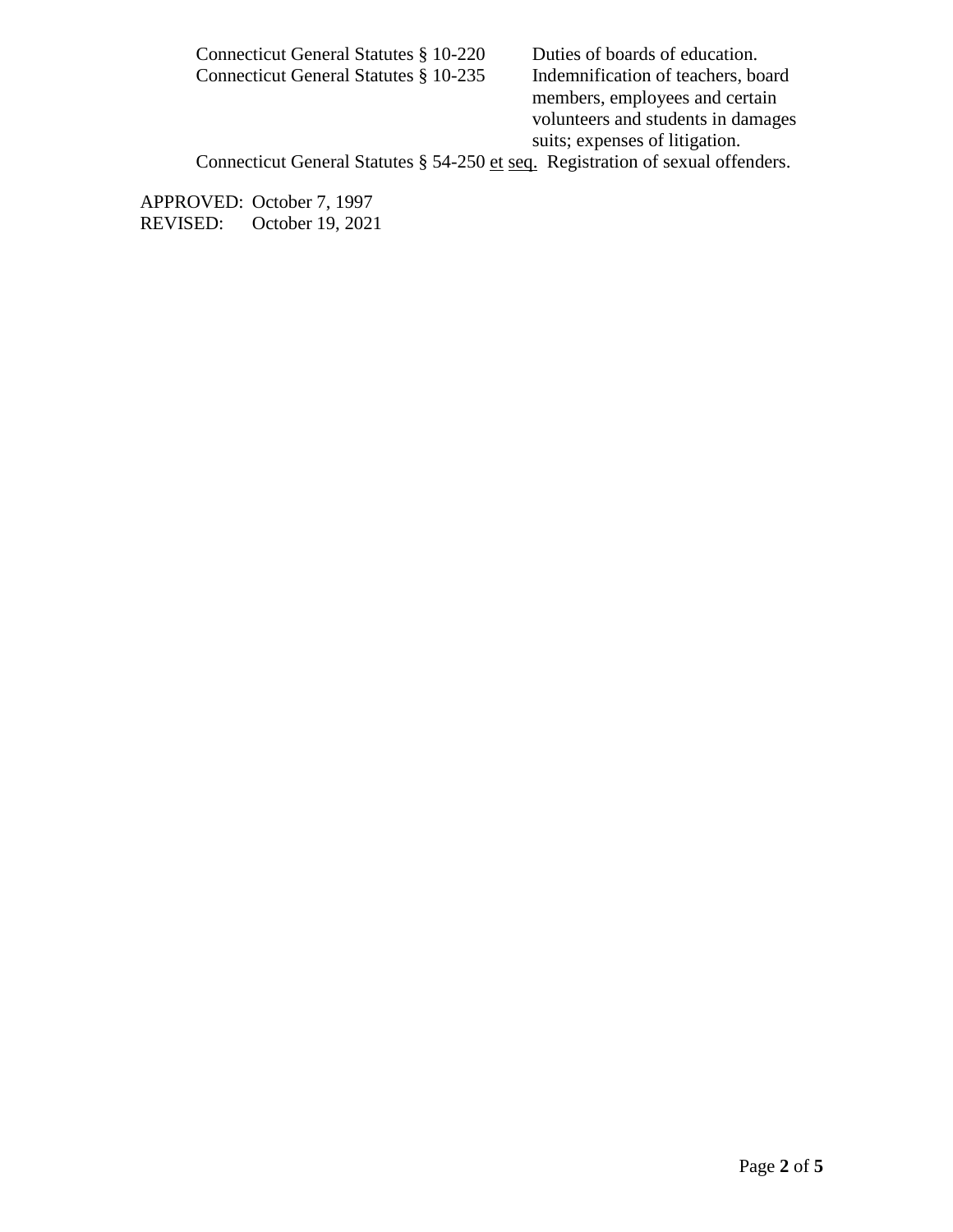### **ADMINISTRATIVE REGULATIONS REGARDING SCHOOL VOLUNTEERS, INTERNS AND OTHER NON-EMPLOYEES**

#### **Screening Procedure**

The following procedure has been established for screening volunteers, interns and other non-employees ("volunteers") within the Regional School District 17 Schools (the "District"). For the purpose of this procedure, volunteers are defined as those individuals who volunteer their time to assist in schools for the benefit of the student body with the express knowledge, consent and direction of a District employee. Student interns are defined as individuals currently enrolled in a post-secondary program for which an authorized internship is required or for which the student may be granted credit as part of an approved course of study; however, student interns are not students who are enrolled in a teacher preparation program, as defined in section 10-10a of the Connecticut General Statutes. As with other volunteers, all student interns must be approved in advance by the building administrator or his/her designee and must be under the direction of a Board employee.

This procedure identifies those situations in which an individual may be required to submit to state and federal criminal record checks and a record check of the Department of Children and Families ("DCF") Child Abuse and Neglect Registry within 10 days of application and/or request to volunteer within the District. All results must be received by the Human Resources Central Office designee before the volunteer may commence his or her services. Volunteers required to submit to such checks shall be subject to such checks at least every five (5) years, or more frequently in the discretion of the District. The results of such checks shall be maintained by the Central Office for a period of five (5) years. No person who is required to register as a sex offender under state or federal law, or whose name is currently listed on the DCF registry, may volunteer in the District.

### **Screening Procedure Definitions**

The District has identified two classifications of volunteers: Group I and Group II.

### **Group I**

Volunteers will be classified in Group I when they assist school staff members with school activities in the presence of a District employee. Background checks will not be required of Group I volunteers. Group I volunteers are those who assist school staff members with school activities such as those listed below:

- a. assisting in a classroom, cafeteria, or library when a staff member is present; or
- b. accompanying a class on a field trip during the school day with a staff member; or
- c. helping in the school office during regular school hours; or
- d. assisting in the cafeteria or library during regular school hours; or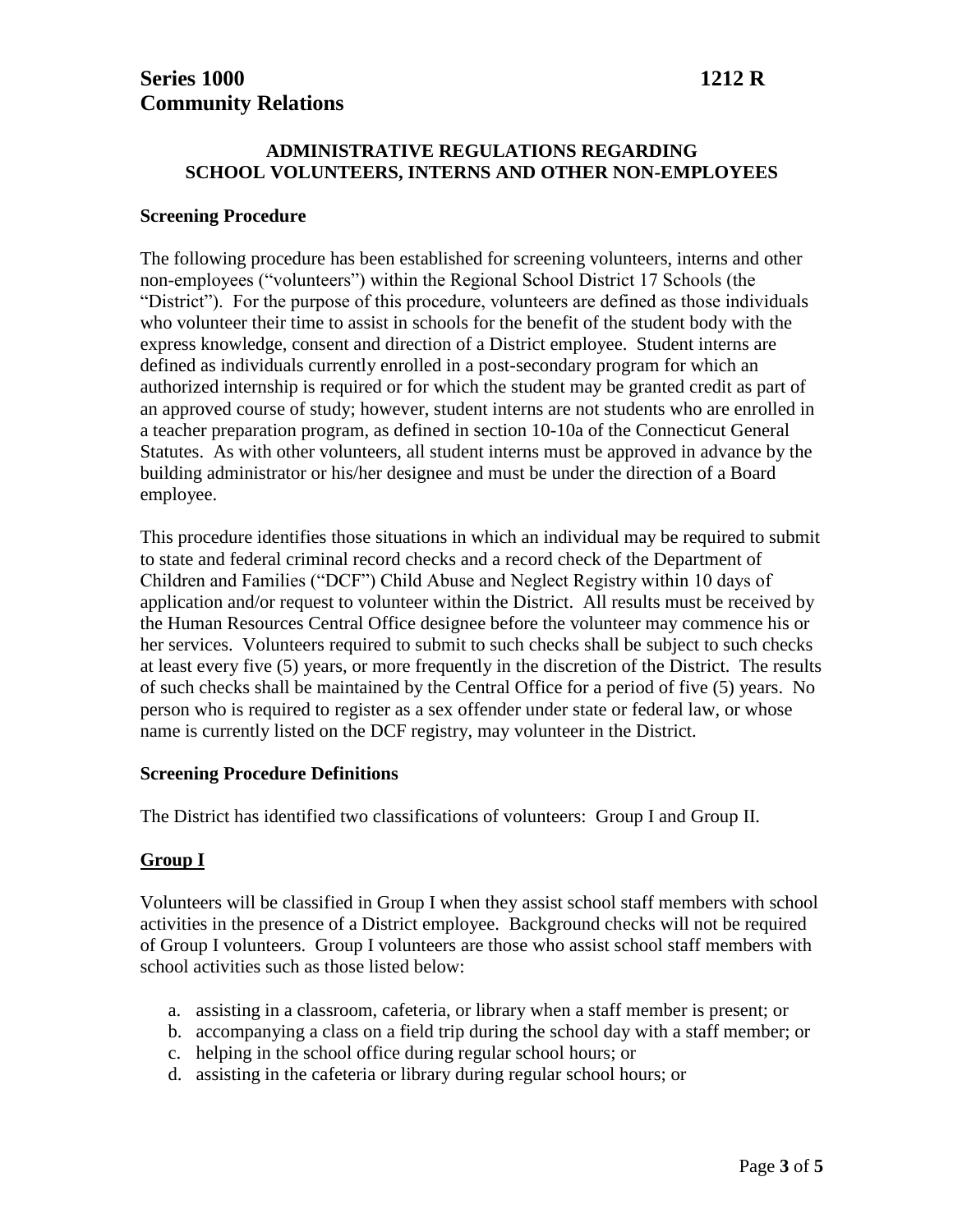e. assisting during extracurricular events (*e.g.,* dances, fairs, open houses, sporting events).

# **Group II**

Volunteers will be classified in Group II when they provide services to students when not in the direct presence of a District employee. Group II volunteers will be required to complete a consent form regarding the release of information concerning any prior or pending criminal offenses, and such volunteers will be required to submit to a record check of the DCF Child Abuse and Neglect Registry. Group II volunteers are those who engage in activities such as those listed below:

- a. accompanying a class on a field trip in which the plans include that students be divided into small groups supervised solely by the volunteer chaperone for any length of time; or
- b. chaperoning an overnight field trip; or
- c. working in direct contact with students without the direct presence of a District employee; or
- d. working as a student intern; or
- e. coaching.

Upon receipt of DCF Child Abuse and Neglect Registry results indicating that the volunteer is involved in an abuse or neglect investigation or that the volunteer is listed as a perpetrator of abuse or neglect on the DCF registry, the Superintendent or his or her designee will notify the volunteer of the results of the DCF registry check and will provide an opportunity for the volunteer to respond to the results of the DCF registry check. No person who is required to register as a sex offender under state or federal law, or whose name is currently listed on the DCF registry, may be approved to volunteer within the District.

When a criminal record check of a volunteer reveals a criminal conviction, whether disclosed or undisclosed on the volunteer's consent form, the Superintendent will make a case-by-case determination as to whether to allow the individual to volunteer in the District. Prior to any such decision by the Superintendent or designee, the Superintendent or designee shall inform the volunteer and shall provide an opportunity for the volunteer to respond. Notwithstanding the foregoing, the falsification or omission of any information on a volunteer consent form, including, but not limited to, information concerning criminal convictions or pending criminal charges, may be grounds for the Superintendent or designee to prohibit the individual from becoming a volunteer.

## **Prior Approval Required**

All school volunteers (including student interns or other non-employees working in the schools) must be approved in advance by the building principal or other administrative designee. The school district, acting through the appropriate building administrator or his/her designee, reserves the right to discontinue or disallow the services of any volunteer at any time at the discretion of the administration.